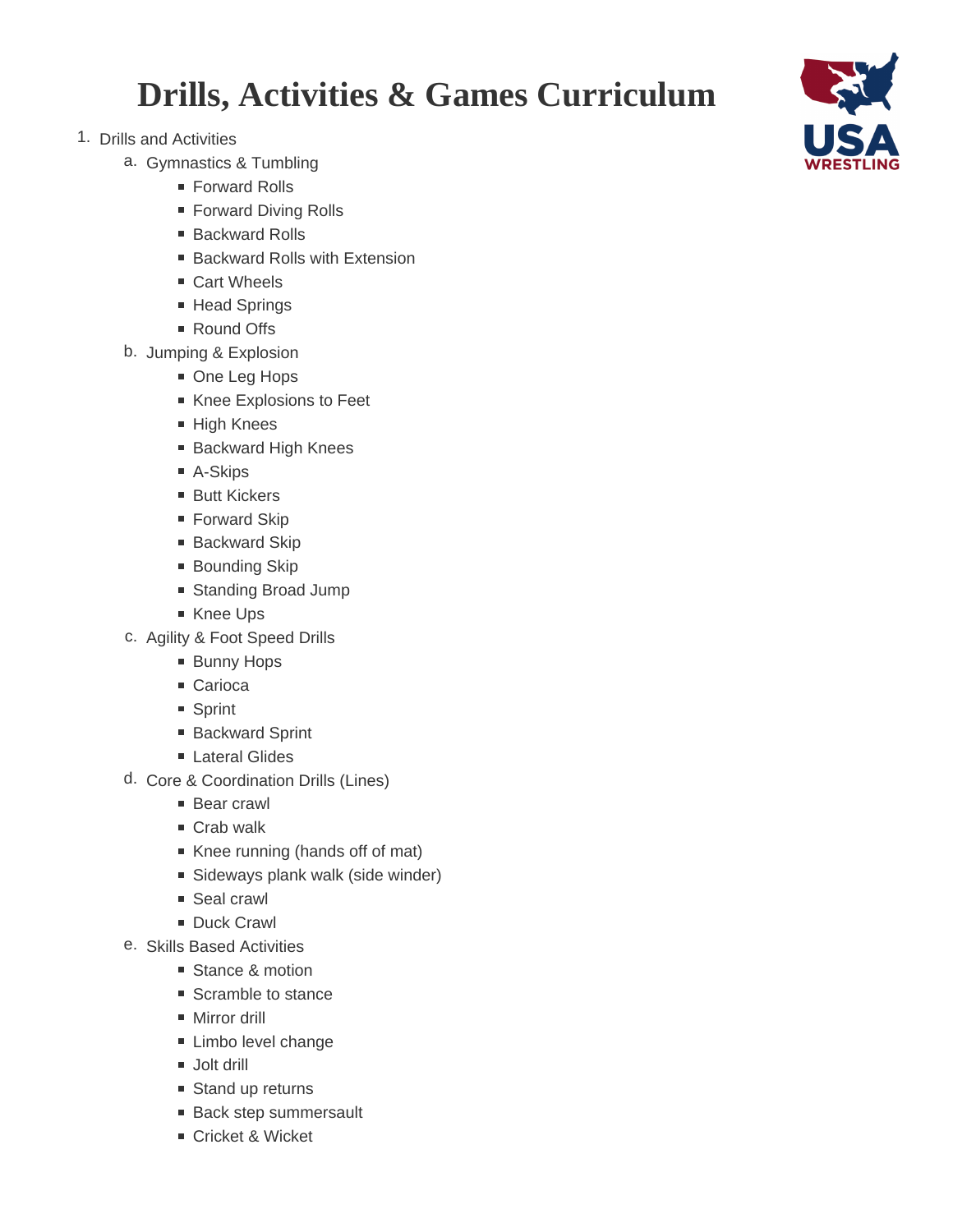- Spin drill
- Crawl under and arch-overs
- Wall walk
- Back Arch
- Wall Flip Over
- f. Strength Based Drills (scatter & partner)
	- $\blacksquare$  Tip up
	- Neck bridges & walk around
	- Iron cross
	- Front bridge kickovers
	- Clock
	- Push ups
	- Sit ups
	- **Buddy carry**
	- Firemans buddy carry
	- Flip over
	- Bridges front & back
- 2. Wrestling Specific Games
	- a. Switcher
	- b. Wrestlers Handshake
	- c. Caged Up
	- d. Coiled Spring
	- e. Bull Riding
	- f. Fox Tail
	- g. Spinning Bear
	- h. Crack The Whip
	- i. Bone Fight
	- j. Face Off
	- k. Scramble to Attack
	- l. Cricket & Wicket
	- m. Sneaky Snap
	- n. Whizzer
	- o. Log Lift
	- p. Stuck In Mud
	- q. Turk Step Chase
	- r. Switcheroo
	- s. Toe Tackle
	- t. Toe Tag
	- u. Spider Fight
	- v. Sock Game
	- w. Logs Rolls
- 3. Live Wrestling Activities
	- a. One on one minimal w/younger ages during practice
	- b. Shark Bait
	- c. Group of 3
	- d. Situation wrestling